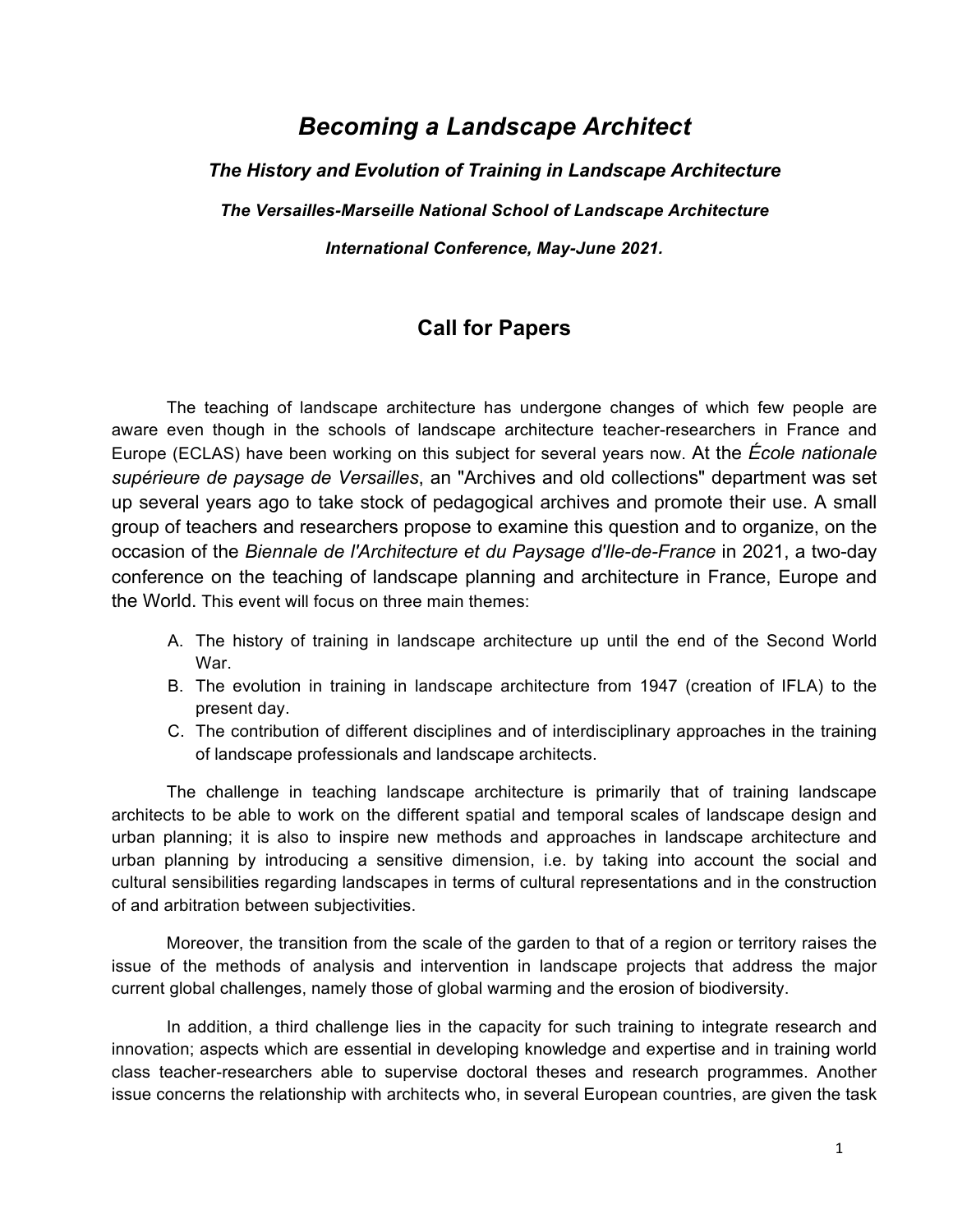of teaching landscape architecture. Finally, there is the need to take stock of existing historical teaching resources to preserve them. Clearly there are many challenges to address in the teaching of landscape architecture and one of the objectives of the conference will be to compare teaching methods and historical research in Europe and elsewhere in the World.

### **Theme A: The history of training in landscape architecture up until the end of the Second World War**

It was in the 19th century that the scale upon which landscape architecture functioned shifted from that of the garden to that of the region or the territory. Within this historical context, interventions will seek to clarify the political, social and cultural context in which the first teachings emerged. How the question of training in gardening and horticulture became part of practical and formal training in schools of architecture and in public and private schools of horticulture and agronomy. How were students and teachers recruited and professional titles and diplomas awarded? What role did professional organisations play in the development of training? How did international models of urban planning and public policies bring about the emergence of new training institutions in Europe and North America? How did historical, cultural, geopolitical, economic and social contexts impact the first landscape training courses?

#### **Theme B: The evolution of training in landscape architecture from 1947 to the present day.**

The implementation in landscape architecture of the transition from the scale of the garden to that of urban planning is something which occurred in more recent times. In France, although the creation of the Department of Landscape Architecture and the Art of Gardens in 1945 at the National School of Horticulture in Versailles was intended to associate landscape architects in the reconstruction of the country, it was only in 1972 that the Ministry of the Environment created the National Centre for Landscape Study and Research (in French, *Centre National d'Etude et de Rechcherche du Paysage -* CNERP). The aim of this new public organisation was to train "landscape planners" to enable them to work on projects on the scale of the "greater landscape", to develop methods of analysis and landscape project development, to raise awareness about the landscape among decision makers and to initiate research in this area, which would focus specifically on the more so-called sensitive approaches.

The second part of the conference will therefore focus on the period from 1945 (or 1947) to the present day. It will describe the evolution of teaching methods in the various schools and universities, focusing particularly workshops in landscape architecture. How were syllabuses designed and for which degrees were they intended to prepare students? Did the teaching models adopted take inspiration from architecture, urban planning, geography or engineering? How were students and teachers recruited, and professional titles and diplomas awarded? How did professional organisations and public policies play a role in the development of teaching programmes? How did public commissions and the social demand for landscape design and planning change pedagogical content? Which pedagogical innovations, resulting from scientific or practical research, were included in the syllabuses? Which pedagogical orientation did institutions adopt according to their dominant cultures: scientific, technical or non-technical (architecture, visual arts, horticulture, urbanism,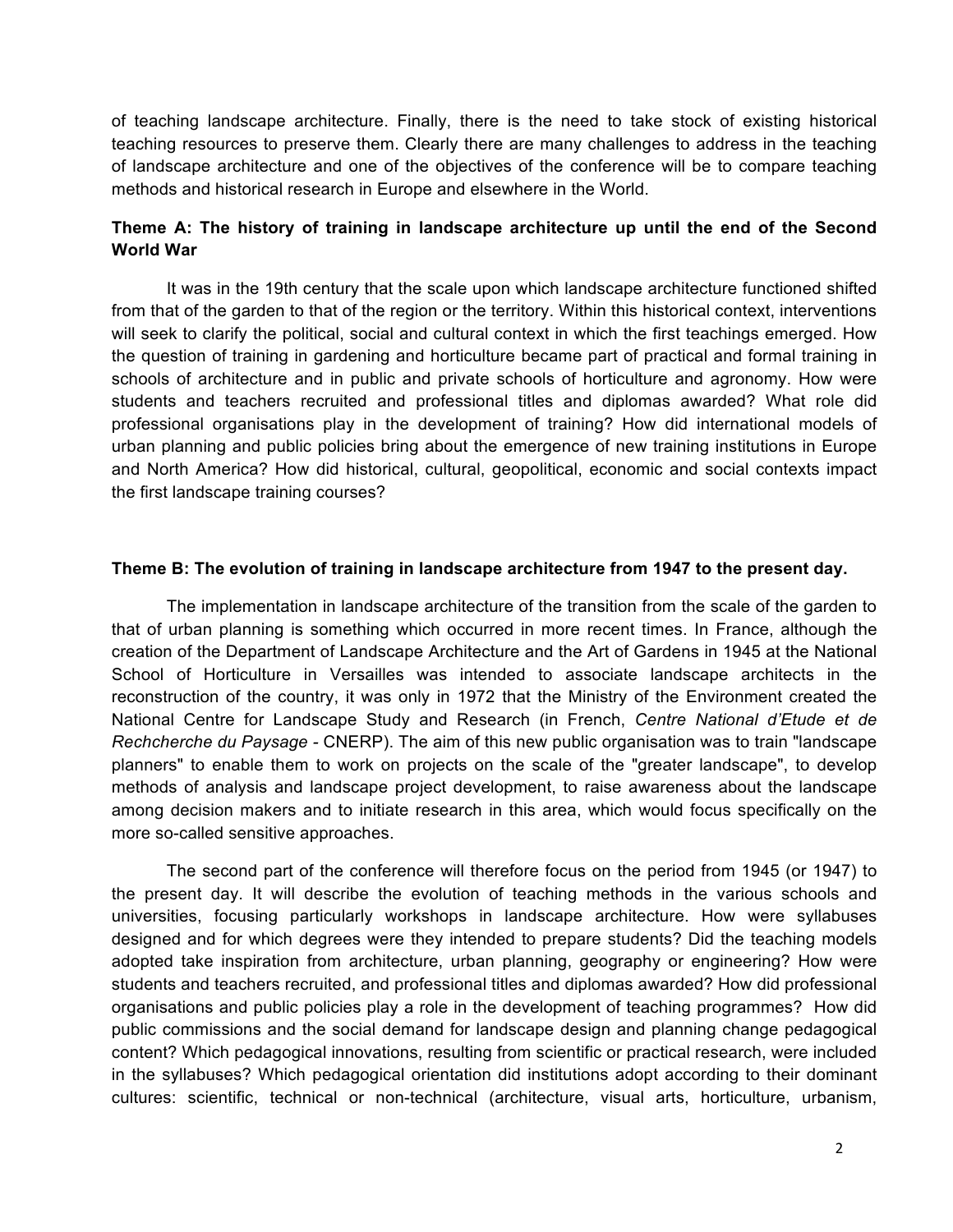planning, environment, engineering, human and social sciences)? What were the consequences in terms of teaching methods? Finally, how did the shift towards training academic teacher-researchers come about? Has the recent increase in the number of doctoral theses by landscape architects contributed to changes in training and teaching methods? What role can European institutions (Council of Europe, IFLA, ECLAS) play in supporting the development of training in landscape architecture?

## **Theme C: The contribution of disciplines and interdisciplinarity to the training of professionals in landscape planning and architecture.**

The third part of the conference will focus principally on analysing and comparing the teaching of landscape architecture via other disciplines such as the graphic arts, (bio)technologies, physical and social geography, the history of gardens and the city, social and cultural anthropology, sociology, ecological and environmental sciences, and philosophy. Particular attention will be paid to architecture, the methods of which bear resemblances with those of landscape architecture, but also include essential differences that contributors may also present. Contributions must deal with these methods and with the questions concerning the role played by other specialists involved in landscape projects and in the construction of the notion of the landscape.

Such questions concern, on the one hand, the relationships between landscape architecture and the domains of science, technology, art and communication and, on the other hand, those relationships which have generated knowledge and know-how in a new area at the intersection of the arts and of the natural, human and social sciences. In this respect, contributions providing a critical point of view on the disciplinary boundaries that are challenged by landscape architecture are expected.

#### **Organization**

 

The schedule for the organization of this conference is as follows:

**The Scientific Committee:** 18 specialists<sup>1</sup> were invited to take part, including representatives of all the schools of landscape architecture in France as well as leading figures from other French and foreign institutions. They met on January 30th, 2020 in Versailles with the members of the Organizing Committee and has elected a chairperson Y. Luginbühl. Once approved, this call for papers will be sent by email to all potential contributors, as well as to the main platforms. Proposals

 $1^1$  C. Bigot (ENSAP Lille), B. Blanchon, B. Davasse (ENSAP Bordeaux), H. Davodeau (Agrocampus ouest Angers), S. De Courtois (ENSA Versailles), R. De Marco (ENSA Paris La Villette), P. Donadieu (ENSP Versailles), M. Jakob (HEPIA Genève), S. Keravel (ENSP Versailles), K. Helms (ENSP Versailles), I. Lauterbach (Allemagne), L. Limido (Italie), Y. Luginbühl (CNRS Paris), A. S. Perrot (ENSP Marseille), A. Pernet (ENSP Versailles), C. Santini (ENSP Versailles), M. Van den Toorn (Pays-Bas), L. Voisin (ENSNP Blois).